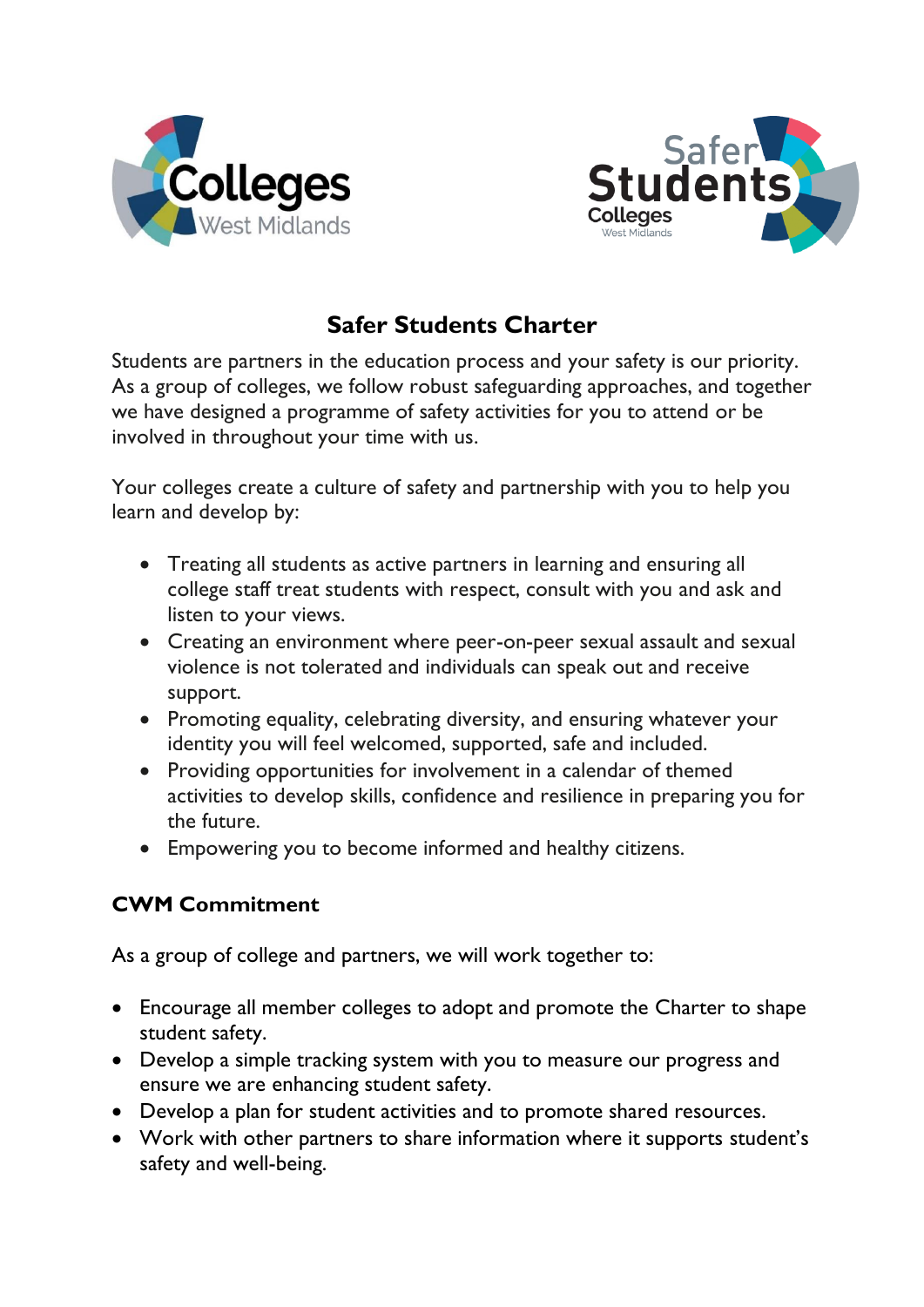## **Safer Students Partners**

| <b>College</b>                                          | Logo                                                       | <b>Signature</b> |
|---------------------------------------------------------|------------------------------------------------------------|------------------|
| <b>BMet -</b><br>Birmingham<br>Metropolitan<br>College  | <b>BMet</b>                                                |                  |
| Coventry<br>College                                     | <b>COVENTR</b><br><b>COLLEGE</b>                           |                  |
| City of<br>Wolverhampton<br>College                     | <b>CITY OF</b><br><b>VERHAMPTON</b><br>COLLEGE             |                  |
| <b>Dudley College</b><br>of Technology                  | Dudley<br>College<br>ofTechnology                          | Ner Thomas       |
| <b>Fircroft College</b><br>of Adult<br><b>Education</b> | <b>Afircroftcollege</b>                                    |                  |
| Halesowen<br>College                                    | <u>lalesowen</u><br>College                                |                  |
| Heart of<br>Worcestershire<br>College                   | <b>HEART OF</b><br><b>WORCESTERSHIRE</b><br><b>COLLEGE</b> |                  |
| Hereward<br>College of<br>Further<br>Education          | <b>HerewardCollege</b><br>PROMOTING INDIVIDUAL ACHIEVEMENT |                  |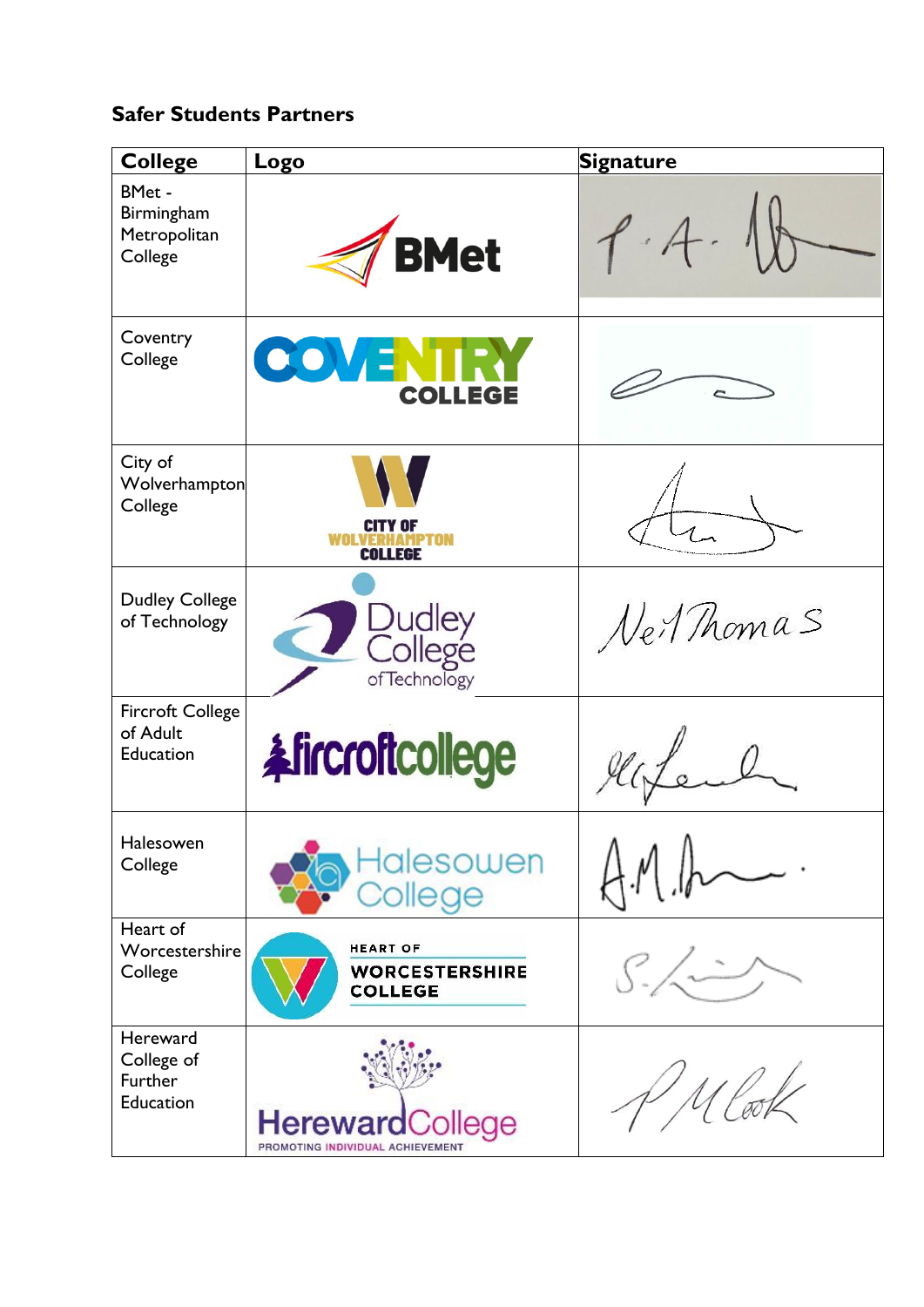| Joseph<br>Chamberlain<br>College                                            | <b>JOSEPH<br/>CHAMBERLAIN</b>                                                          |              |
|-----------------------------------------------------------------------------|----------------------------------------------------------------------------------------|--------------|
| Kidderminster<br>College                                                    | KIDDERMINSTER<br><b>COLLEGE</b>                                                        |              |
| <b>National</b><br>College for<br>Advanced<br>Transport &<br>Infrastructure | <b>ADVANCED</b><br><b>TRANSPORT &amp;</b><br><b>INFRASTRUCTURE</b><br>NATIONAL COLLEGE |              |
| <b>North</b><br>Warwickshire<br>and South<br>Leicestershire<br>College      | <b>NWSLC</b><br>NORTH WARWICKSHIRE & SOUTH LEICESTERSHIRE COLLEGE                      | $M.9.$ Plant |
| Queen<br>Alexandra<br>College                                               | $\sqrt{2}$<br>Queen Alexandra College                                                  |              |
| Sandwell<br>College                                                         | <b>Sandwell College</b>                                                                |              |
| South and City<br>College                                                   | <b>SOUTH &amp; CITY COLLEGE</b><br><b>BIRMINGHAM</b><br><b>&amp; UNIVERSITY CENTRE</b> |              |
| Solihull College                                                            | Solihull College<br>& University Centre<br>Stratford-upon-Avon<br>College              |              |